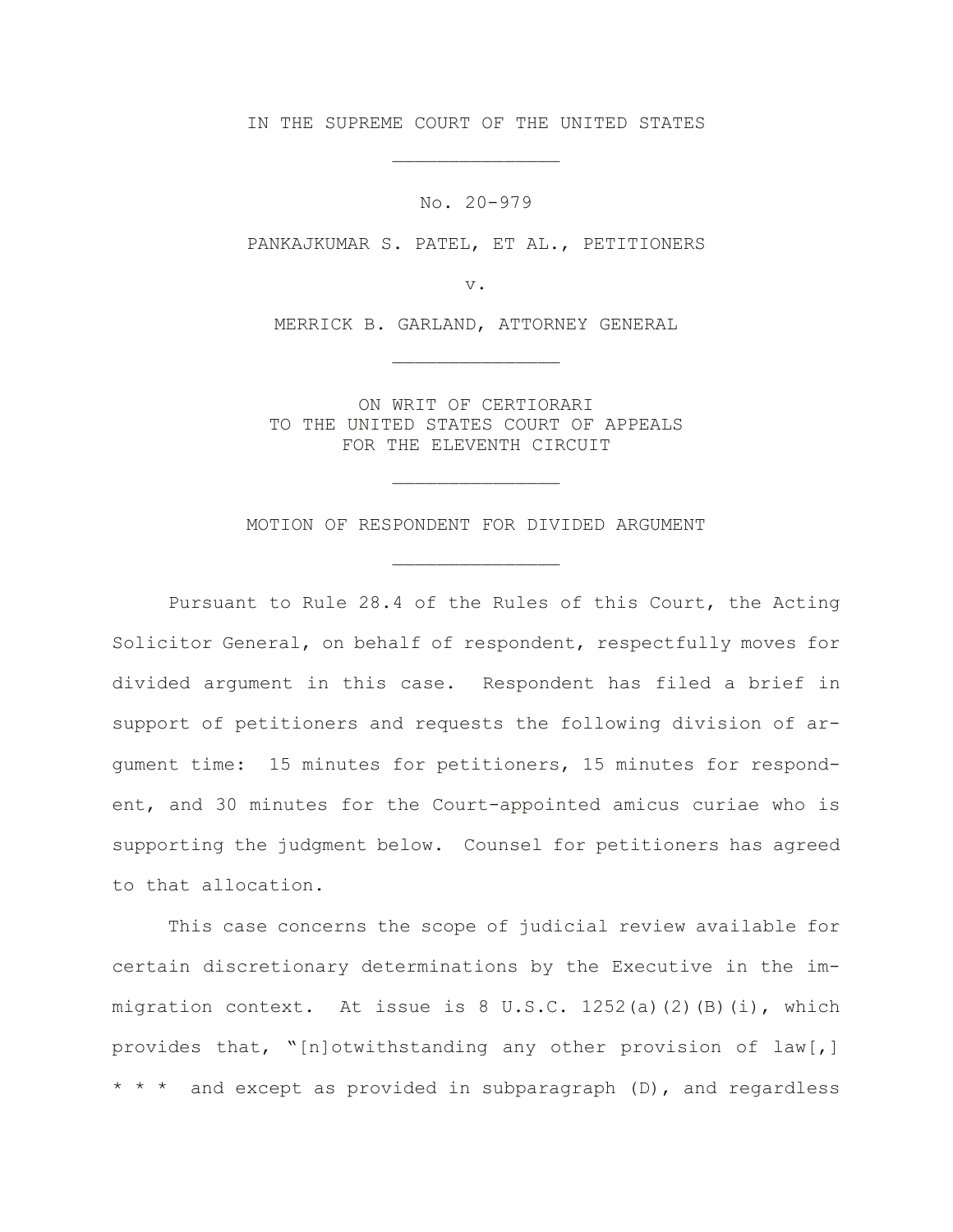of whether the judgment, decision, or action is made in removal proceedings, no court shall have jurisdiction to review any judgment regarding the granting of relief under" various provisions. Ibid. One of the covered provisions is 8 U.S.C. 1255, which authorizes the Attorney General to grant relief from removal to a noncitizen by adjusting his or her status to that of a person admitted for lawful permanent residence. Section  $1252(a)(2)(D)$ , in turn, provides that "[n]othing in subparagraph (B) or (C)  $* * *$ shall be construed as precluding review of constitutional claims or questions of law raised upon a petition for review filed with an appropriate court of appeals in accordance with this section." 8 U.S.C. 1252(a)(2)(D).

In 2012, the Department of Homeland Security commenced removal proceedings against petitioners, Pankajkumar Patel (Patel) and his wife, on the ground that they were present in the United States without admission or parole. Patel conceded removability but sought to adjust status to that of a lawful permanent resident, with his wife as a derivative beneficiary. The immigration judge denied relief, finding that Patel was ineligible for adjustment because he had lied about his citizenship to obtain a Georgia driver's license. The immigration judge rejected Patel's argument that his misstatement had been a simple mistake. The Board of Immigration Appeals affirmed.

2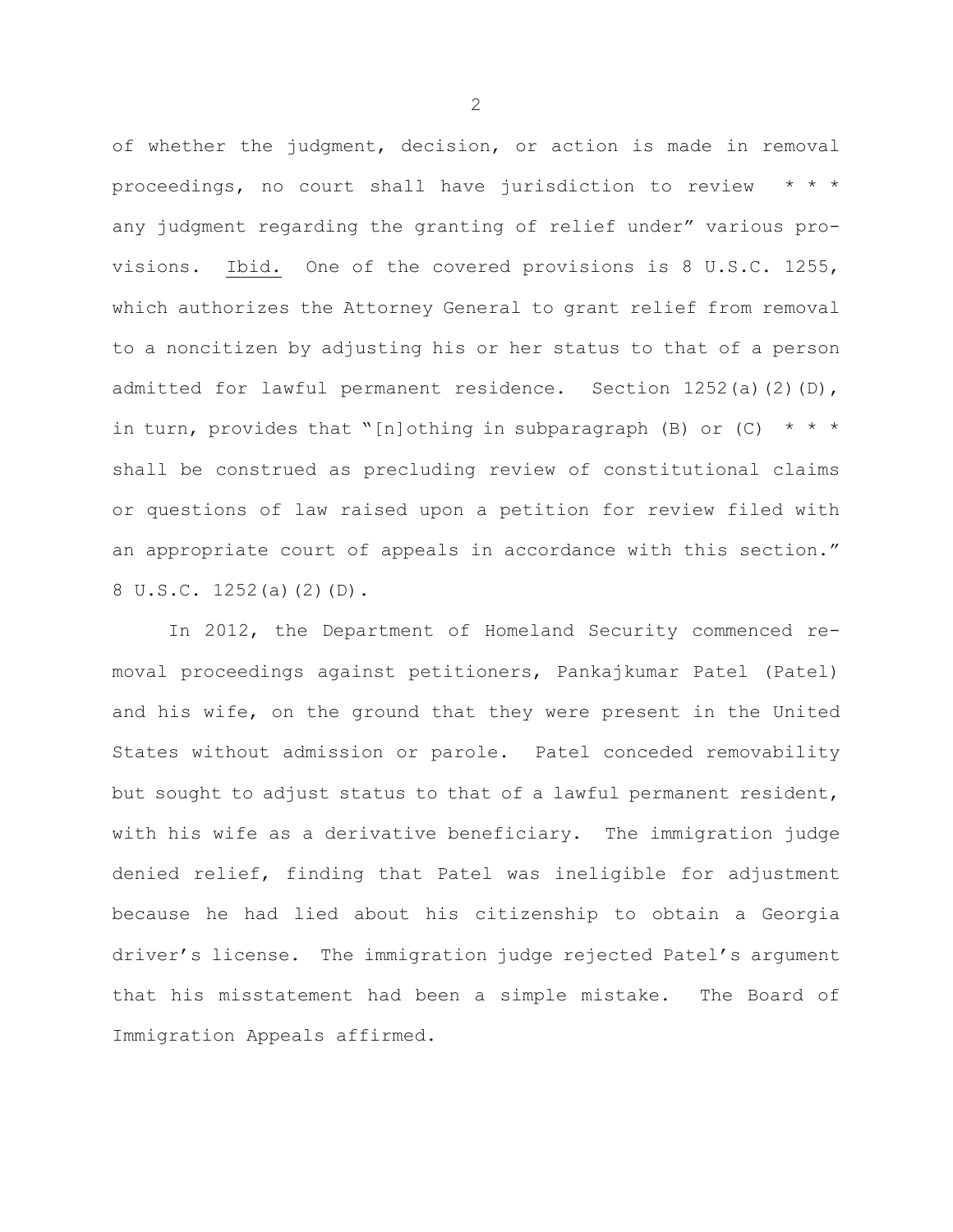Petitioners sought review in the court of appeals, challenging the agency's factual finding that Patel knowingly made a false representation of citizenship to obtain the driver's license. The panel held sua sponte that it lacked jurisdiction under Section 1252(a)(2)(B)(i). The court of appeals then vacated the panel's decision and ordered rehearing en banc. Consistent with its longstanding position, the government argued that Section 1252(a)(2)(B)(i) did not preclude jurisdiction over the factual question of Patel's subjective intent. The en banc court rejected the government's argument, reasoning that Section  $1252(a)(2)(B)(i)$ bars all judicial review of the denial of adjustment of status, with the exception of constitutional claims and questions of law raised under Section 1252(a)(2)(D).

Petitioners filed a petition for a writ of certiorari. The government acquiesced in certiorari on the jurisdictional question. The Court granted the petition limited to that question and invited an amicus curiae to brief and argue the case in support of the judgment below. Respondent's brief supports reversal, arguing that the court of appeals possessed jurisdiction over the factual question at issue here.

Although petitioners and respondent both support reversal of the court of appeals' judgment, they interpret the relevant provision differently. Petitioners principally contend that Section

3